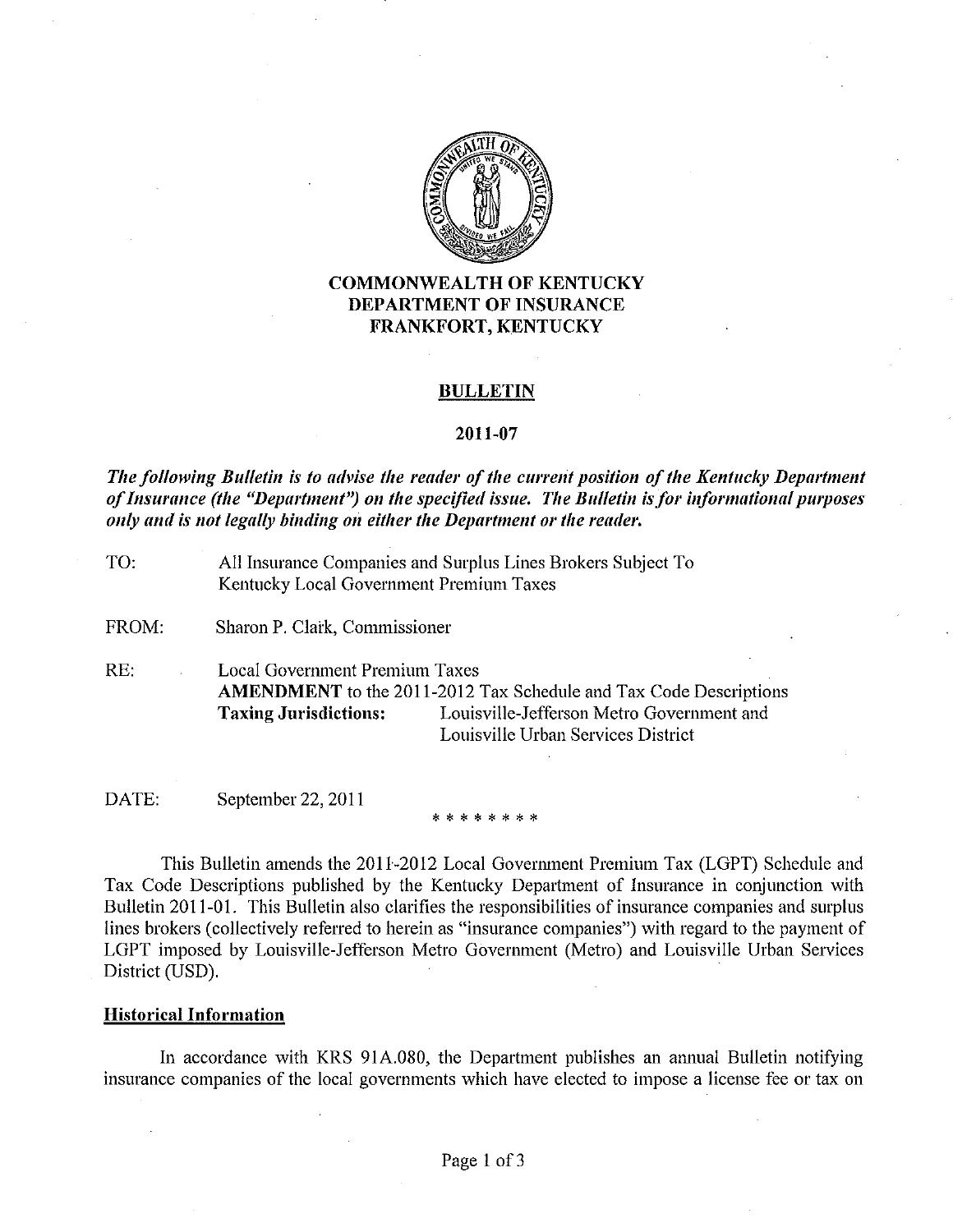insurance premiums. In conjunction with the annual Bulletin, the Department publishes a Tax Schedule outlining the tax rate, by line of business, imposed by each local government.

Prior to the publication of the 2010~2011 LGPT Tax Schedule in Department Bulletin 2010- 04, notice was given to insurance companies that LGPT was imposed by "Louisville" representing the City of Louisville and "Jefferson County" as follows:

| <b>Lines of</b><br><b>Business</b> | Fire and<br>Allied<br>Perils | Casualty<br>Liability | <b>Vehicle</b> | Inland<br>Marine | Health | Life | All Other<br><b>Risks</b> |
|------------------------------------|------------------------------|-----------------------|----------------|------------------|--------|------|---------------------------|
| Louisville                         | 5%                           | 5%                    | 5%             | 5%               | 5%     | 5%   | $5\%$                     |
| Jefferson Co.                      | 5%                           | 5%                    | 5%             | 5%               | None   | 5%   | 5%                        |

On August 24, 2009, the Department received two ordinances from the City of Louisville. One ordinance represented LGPT imposed by Louisville-Jefferson Metro Government (Metro) and the other ordinance represented LGPT imposed by the Louisville Urban Services District (USD). These ordinances reflected a change in LGPT in these taxing jurisdictions based on a governmental restructuring that occurred in Louisville prior to 2009.

As a result of the above-referenced ordinance filings, the Department published Bulletin 2010-04, together with a corresponding Tax Schedule, indicating the imposition of LGPT in the USD and Metro as follows:

| Lines of<br><b>Business</b>      | Fire and<br>Allied<br>Perils | Casualty<br>Liability | Vehicle | Inland<br>Marine | Health | Life | All Other<br><b>Risks</b> |
|----------------------------------|------------------------------|-----------------------|---------|------------------|--------|------|---------------------------|
| <b>Louisville USD</b>            | None                         | None                  | None    | None             | 5%     | None | None                      |
| Louisville-<br>Jefferson (Metro) | 5%                           | 5%                    | 5%      | 5%               | None   | .5%  | 5%                        |

The changes in the Tax Schedules between Department Bulletins issued before 2010 versus those issued after 2010 led to confusion, concerns, and questions from insurance companies subject to the payment of LGPT. As a result, the Department sought guidance from the City of Louisville regarding the interpretation of the filed ordinances and the tax rates enacted through the ordinances. The Department has received such guidance and finds that it is necessary to amend the LOPT Tax Schedule attached to and incorporated in the Department's Bulletin 2011-01 governing tax rates effective after July 1, 2011.

#### Tax Schedule Amendment

By this Bulletin, the Depmtment amends the 2011-2012 LOPT Tax Schedule to change the tax rate applicable to the Fire and Allied Perils, Casualty Liability, Vehicle, Inland Marine, Life, and All Other Risks lines of business for the USD. The new Tax Schedule attached to and incorporated